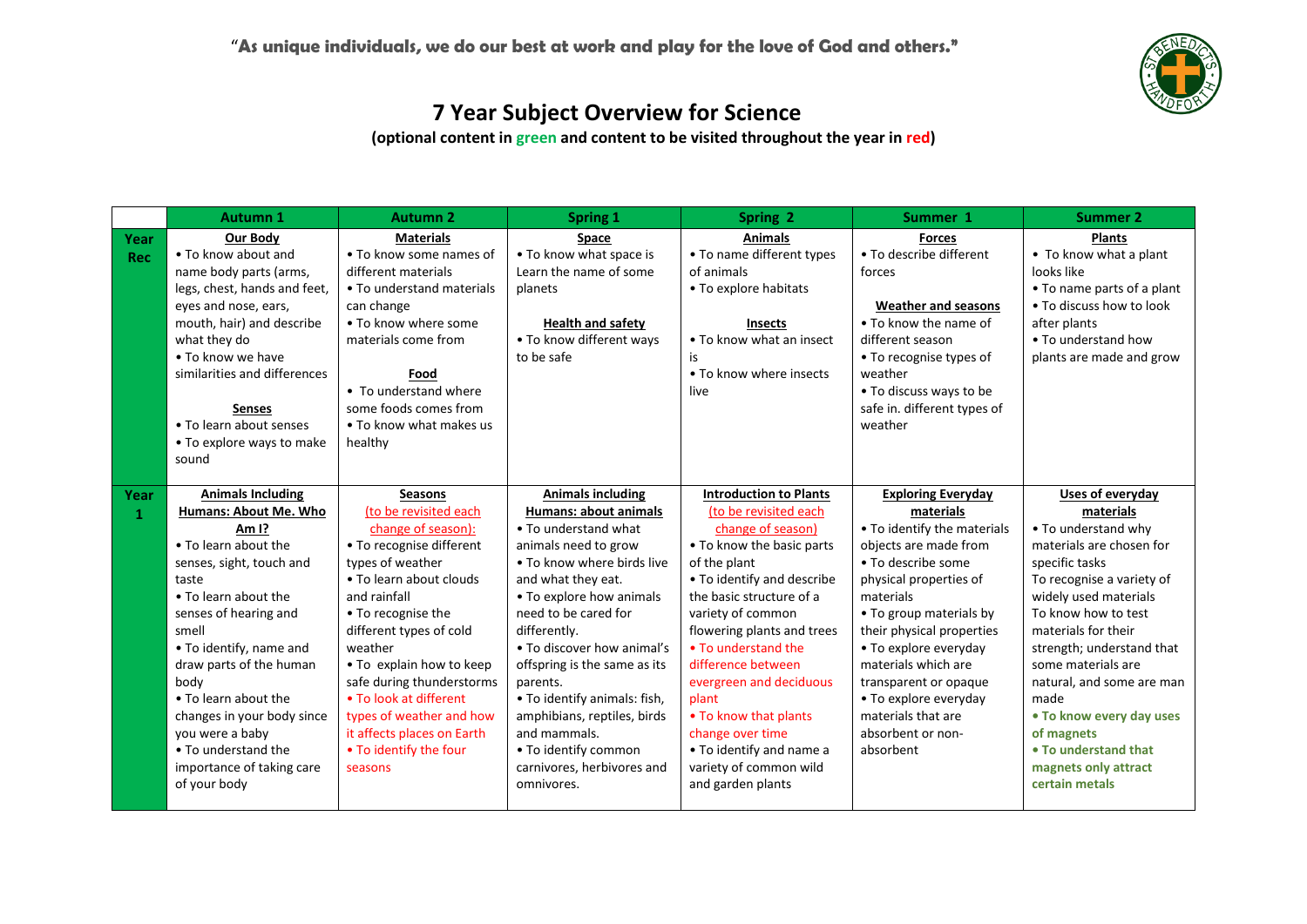

|                | • To show that humans        |                               |                              |                               |                              | • To understand that        |
|----------------|------------------------------|-------------------------------|------------------------------|-------------------------------|------------------------------|-----------------------------|
|                | mimic nature (learn about    |                               |                              |                               |                              | magnets have a north and    |
|                | habitats)                    |                               |                              |                               |                              | south pole                  |
| Year           | <b>Animals including</b>     | <b>Everyday Materials</b>     | <b>Animals including</b>     | Living things and their       | Living things and their      | Plants: growth and care     |
| $\mathbf{2}$   | Humans:                      | . To explain why we use       | Humans: growth               | habitats                      | habitats: habitats around    | (to cover earlier in the    |
|                | <b>Diet and Health</b>       | certain materials             | • To learn about             | • To explore the              | the world                    | vear)                       |
|                | • To learn the importance    | • To investigate squashing,   | reproduction and growth      | difference between things     | • To know that living        | • To understand what        |
|                | of exercise, a healthy diet, | bending, twisting and         | in animals                   | that are living, dead and     | things live in environments  | plants need in order to     |
|                | hygiene and what is          | stretching                    | . To learn how humans        | things that have never        | which they are suited to     | thrive.                     |
|                | needed for humans to         | • To compare the uses of      | grow by looking at how       | been alive.                   | • To appreciate that         | • To understand that        |
|                | survive.                     | everyday materials            | babies grow in to adults     | • To identify and name a      | environments are             | plants needs water, food    |
|                | • To learn the importance    | *To explore the work of       | . To know the life cycle of  | variety plants and animals    | constantly changing          | and light, and a suitable   |
|                | of nutrition for humans      | some scientists (eg John      | a frog                       | in a micro habitat            | • To describe live in the    | temperature in order to     |
|                | . To know how to keep        | McAdam's; John Dunlop         | • To describe the life cycle | • To: describe how animals    | Ocean                        | grow                        |
|                | healthy through diet         | or Charles Macintosh).        | of a butterfly               | obtain their food from        | • To appreciate the          | . To observe how plants     |
|                | . To know to keep healthy    | <i>*To understand how the</i> | *To know all animals have    | plants.                       | dangers to ocean life        | grow from a bulb to a       |
|                | through daily exercise       | properties of materials       | offspring which grow into    | • To understand the           | • To explore the arctic and  | plant.                      |
|                | . To understand how          | can be changed                | adults                       | journey food makes from       | Antarctic habitats           | . To observe how plants     |
|                | liquid is measured           |                               | * To learn the life cycle of | farm to supermarket           | • To explore the rainforest  | grow from a seed to a       |
|                | • To understand how          |                               | birth, growth, reproduction  | • To learn about simple       | and its problems             | plant.                      |
|                | temperature is measured.     |                               | and death                    | food chains                   | • To understand desert,      | • To recognise the          |
|                |                              |                               |                              | *To know about different      | underground and ocean        | importance of flowers and   |
|                |                              |                               |                              | sources of food grown by      | habitats                     | seeds                       |
|                |                              |                               |                              | farmers                       |                              |                             |
|                |                              |                               |                              |                               |                              |                             |
|                |                              |                               |                              |                               |                              |                             |
| Year           | <b>Rocks</b>                 | <b>Forces and magnets</b>     | <b>Plant life cycles</b>     | <b>Exploring the world of</b> | <b>Animals including</b>     | Light                       |
| $\overline{3}$ | • To observe rocks           | • To compare how things       | *To name the parts of a      | <b>Plants</b>                 | <b>Humans: What Makes Us</b> | • To explain how            |
|                | * To recognise the           | move on different surfaces    | flower and describe what     | • To describe the process     | • To explore how             | shadows are formed          |
|                | difference between           | To understand magnetism       | they do                      | of germination in seeds       | skeletons and muscles are    | *Investigate how shadows    |
|                | igneous, metamorphic and     | • To learn about different    | To describe how plants       | and bulbs                     | used for support,            | can be changed              |
|                | sedimentary rocks.           | magnets                       | soak up water                | • To explain how water        | protection and movement      | • To recognise that you     |
|                | • To understand what a       | • To know that the Earth      | • To describe the life cycle | and food moves around a       | *To learn the importance     | need light in order to see  |
|                | fossil is and how it is      | behaves like a magnet         | of a plant                   | plant                         | of nutrition for humans      | things and that dark is the |
|                | formed in simple terms       | • To learn about magnetic     | • To understand how          | • To describe the features    | . To know how to keep        | absence of light            |
|                | • To describe what soils     | fields; learn about the law   | plants make their own        | of non-vascular plants        | healthy through diet         | (explore light)             |
|                | are made of                  | of magnetic attraction        | food                         |                               |                              |                             |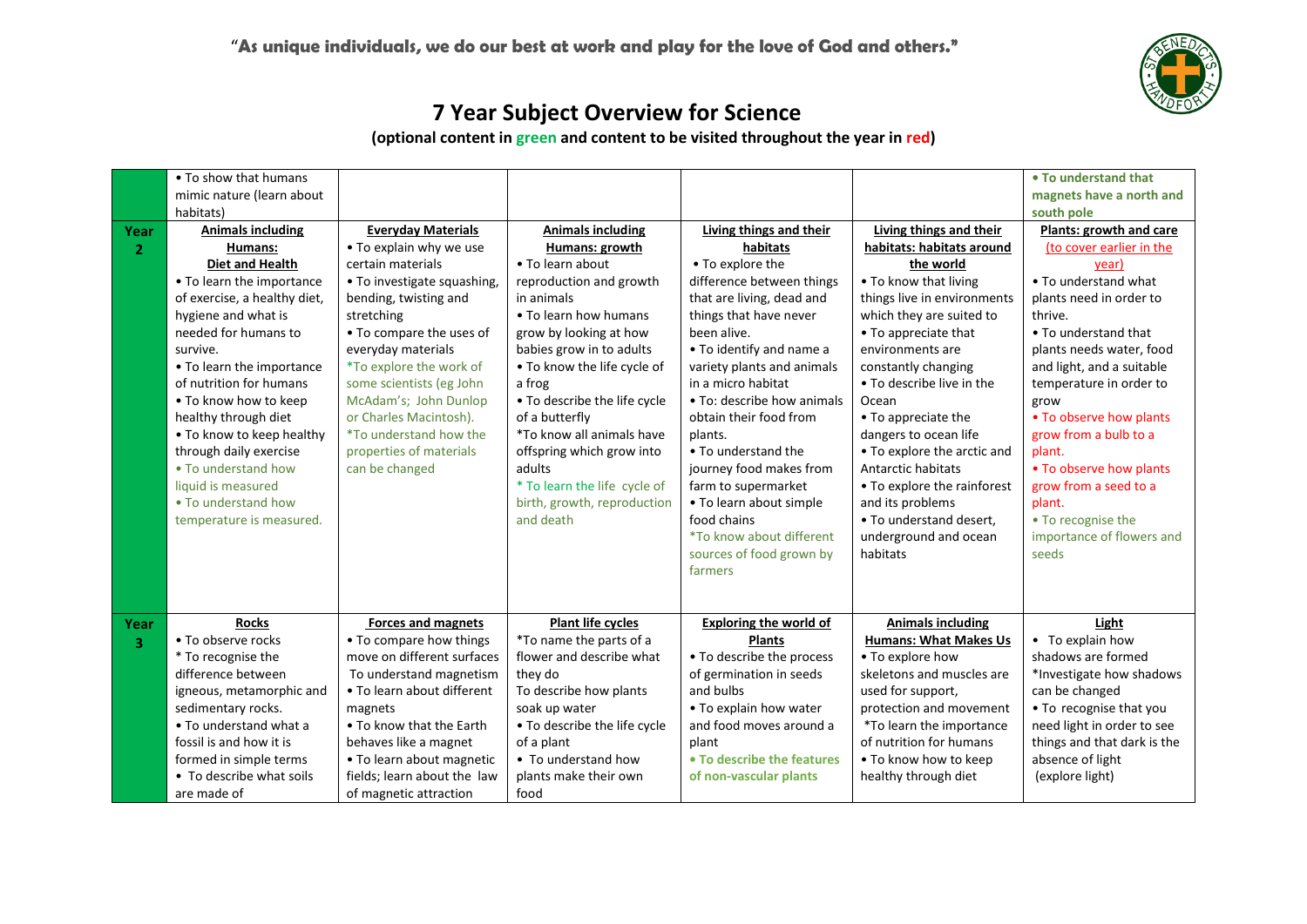

| Year | • To classify different<br>types of weathering<br>. To identify common<br>rocks based on<br>appearance<br>Sound                                                                                                                                                                                                                                                                                                   | • To know that magnetic<br>needles always point<br>north<br>Animals including food:                                                                                                                                                                                                                                                                                                        | • To name the parts of a<br>flower and describe what<br>they do<br>• To describe the process<br>of pollination<br>• To describe seed<br>dispersal<br>• To use a data logger<br><b>States of matter:</b>                                                                                                                                                                                       | • To explore extraordinary<br>plants and fungi<br>• To explore the rainforest<br>and its problems<br>Living Things and their                                                                                                                                                                                                                                                      | • To have an introduction<br>to the skeleton<br>• To know about the<br>skeleton-ligaments and<br>tendons<br>Electricity                                                                                                                                                                                                                                                                                                      | * To recognise that light<br>from the sun can be<br>dangerous and that there<br>are ways to protect your<br>eyes<br>To notice that light is<br>reflected from a surface<br>(periscope)<br>.To use a data logger<br><b>Classifying living things</b>                                                                                                                                                     |
|------|-------------------------------------------------------------------------------------------------------------------------------------------------------------------------------------------------------------------------------------------------------------------------------------------------------------------------------------------------------------------------------------------------------------------|--------------------------------------------------------------------------------------------------------------------------------------------------------------------------------------------------------------------------------------------------------------------------------------------------------------------------------------------------------------------------------------------|-----------------------------------------------------------------------------------------------------------------------------------------------------------------------------------------------------------------------------------------------------------------------------------------------------------------------------------------------------------------------------------------------|-----------------------------------------------------------------------------------------------------------------------------------------------------------------------------------------------------------------------------------------------------------------------------------------------------------------------------------------------------------------------------------|------------------------------------------------------------------------------------------------------------------------------------------------------------------------------------------------------------------------------------------------------------------------------------------------------------------------------------------------------------------------------------------------------------------------------|---------------------------------------------------------------------------------------------------------------------------------------------------------------------------------------------------------------------------------------------------------------------------------------------------------------------------------------------------------------------------------------------------------|
| 4    | • To explain that some<br>sounds are made when<br>something vibrates<br>*To recognise that sound<br>gets fainter as it moves<br>away from its source<br>• Recognise that<br>vibrations from sounds<br>travel through a medium<br>to the ear (solid liquid and<br>gas unit)<br>• Find patterns between<br>the volume of a sound and<br>the strength of the<br>vibrations that produced it<br>(speed of light unit) | <b>Human digestion</b><br>• Describe the simple<br>functions of the basic<br>parts of the digestive<br>system in humans<br>including the intestines<br>(salivary glands & taste<br>buds)<br>. To know the different<br>types of teeth and their<br>functions<br>• Construct and interpret<br>a variety of food chains,<br>identifying producers,<br>predators and prey. (food<br>pyramids) | • To compare and group<br>solids, liquids and gases<br>• To investigate the effect<br>temperature has on<br>changing state<br>*Observe that some<br>materials change state<br>when they are heated or<br>cooled, and measure or<br>research the temperature<br>at which this happens in<br>degrees Celsius<br>• To understand<br>evaporation and<br>condensation<br>• To understand the water | habitats: Nature and the<br>environment<br>• Recognise that<br>environments can change<br>and that this can<br>sometimes pose dangers<br>to living things<br>• To describe ecosystems<br>and how they are affected<br>by changes in the<br>environment<br>• To understand the<br>human impact on the<br>environment<br><i>*To explore methods that</i><br>can be used to conserve | • To construct a simple<br>circuit<br>*To name the basic parts<br>of a circuit (including cells,<br>wires, bulbs, switches and<br>buzzers)<br>*Identify whether or not a<br>lamp will light in a simple<br>series circuit, based on<br>whether or not the lamp is<br>part of a complete loop<br>with a battery<br>*Recognise that a switch<br>opens and closes a circuit<br>and associate this with<br>whether or not a lamp | and their Habitats<br>(throughout the year)<br>• To observe habitats in<br>the local area<br>.Recognise that living<br>things can be grouped in a<br>variety of ways. (To know<br>how scientists classify<br>animals)<br>• Explore and use<br>classification keys to help<br>group, identify and name a<br>variety of living things in<br>their local and wider<br>environment (eg<br>warm/cold blooded |
|      | *Explain how to protect<br>vour ears<br>To use a data logger                                                                                                                                                                                                                                                                                                                                                      | • To know about vitamins<br>and minerals<br>• To understand food<br>chains, know how natural<br>cycles work                                                                                                                                                                                                                                                                                | cycle<br>• To describe freezing and<br>melting<br>To use a data logger                                                                                                                                                                                                                                                                                                                        | water<br>• To explore air pollution<br>• To understand water<br>pollution<br>. To learn about the work<br>of Jane Goodall                                                                                                                                                                                                                                                         | lights in a simple series<br>circuit.<br>*Recognise some common<br>conductors and insulators.<br>and associate metals with<br>being good conductors<br>* Identify common<br>appliances that run on<br>electricity                                                                                                                                                                                                            | animals, reptiles and fish)                                                                                                                                                                                                                                                                                                                                                                             |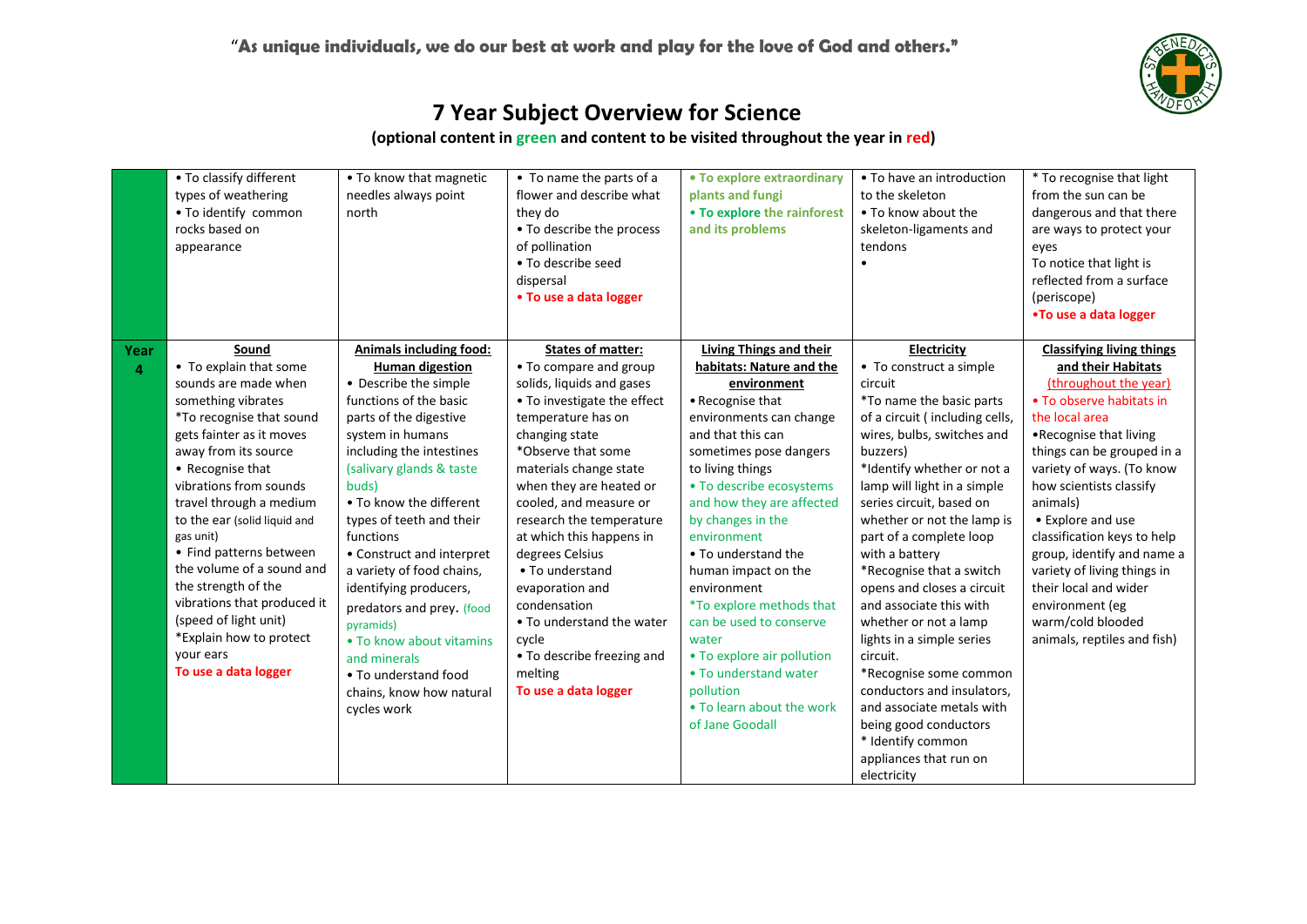

| Year | <b>Animals including</b>        | <b>Forces</b>                |                                                            | <b>Changes and Properties of Materials</b> | <b>Earth and Space</b>       | <b>Studying Living Things</b> |
|------|---------------------------------|------------------------------|------------------------------------------------------------|--------------------------------------------|------------------------------|-------------------------------|
| 5    | Humans: The human               | • Explain that               | • To compare and group materials based on their            |                                            | •Describe the movement       | • To know how some            |
|      | Lifecycle                       | unsupported objects fall     | properties and uses including their hardness, solubility,  |                                            | of the Earth, and other      | plants reproduce              |
|      | <i>*To describe the changes</i> | towards the Earth because    | transparency, conductivity (electrical and thermal), and   |                                            | planets, relative to the Sun | • To describe the life        |
|      | as humans develop to old        | of the force of gravity      | response to magnets.                                       |                                            | in the solar system.         | cycles of a mammal, bird      |
|      | age                             | acting between the Earth     | * Know that some materials will dissolve in liquid to form |                                            | • Describe the movement      | and reptile                   |
|      | • To explore gestation          | and the falling object.      | a solution and describe how to recover a substance from    |                                            | of the Moon relative to the  | • To describe the life cycle  |
|      | periods                         | • begin to understand air    | a solution.                                                |                                            | Earth.                       | of an insect and amphibian    |
|      | • To describe the changes       | resistance, water            | *To understand that some changes to materials are not      |                                            | • Use the idea of the        | • To learn about asexual      |
|      | which happen in childhood       | resistance and friction that | reversible (including burning and acid on bicarb of soda)  |                                            | Earth's rotation to explain  | reproduction plants           |
|      | • To understand changes         | act between moving           | • To know the difference between reversible and            |                                            | day and night and the        | • To know the life and        |
|      | which happen in                 | surfaces                     | irreversible change                                        |                                            | apparent movement of the     | work of Sir David             |
|      | adolescence                     | •. Recognise that pulleys    | *To understand the actions of filtering, sieving and       |                                            | Sun across the sky.          | Attenborough                  |
|      | • To know about human           | allow a smaller force to     | evaporating                                                |                                            | • Describe the sun, Earth    |                               |
|      | reproductive organs             | have a greater effect.       | *Give reasons, based on evidence from comparative and      |                                            | and moon as                  |                               |
|      |                                 | • Recognise that gears       | fair tests, for the particular uses of everyday materials, |                                            | approximately spherical      |                               |
|      |                                 | allow a smaller force to     | including metals, wood and plastic                         |                                            | bodies                       |                               |
|      |                                 | have a greater effect.       | • To explore the thermal conductivity of materials to      |                                            | • To know about comets.      |                               |
|      |                                 | • To describe the life and   | improve energy efficiency in buildings or other systems    |                                            | asteroids and meteors.       |                               |
|      |                                 | work of Sir Isaac Newton     | • Use knowledge of solids, liquids and gases to decide     |                                            | <i>*To describe Nicolaus</i> |                               |
|      |                                 |                              | how mixtures might be separated, including through         |                                            | Copernicus' ideas about      |                               |
|      |                                 |                              | filtering, sieving and evaporating (sandcastle)            |                                            | planetary motion             |                               |
| Year | <b>Animals including</b>        | <b>Animals including</b>     | <b>Evolution and inheritance</b>                           | Light                                      | Electricity                  | Living things and their       |
| 6    | Humans: blood                   | humans: the heart and        | • To explain how                                           | • To compare material of                   | *Associate the brightness    | <b>Habitats</b>               |
|      | transportation                  | health                       | adaptations help animals                                   | different transparencies                   | of a lamp or the volume of   | • Describe how living         |
|      |                                 |                              | and plants survive                                         | . To explain how light                     | a buzzer with the number     | things are classified into    |
|      | *Identify and name the          | • To describe what affects   | • To explain what fossils                                  | travels in a straight line                 | and voltage of cells used in | broad groups according to     |
|      | main parts of the human         | your heart rate              | can tell us                                                | and shadows are formed                     | the circuit.                 | common observable             |
|      | circulatory system              | • To describe the            |                                                            |                                            | • Compare and give           | characteristics and based     |
|      | *To describe the functions      | consequences of an           | • To explain why animals                                   | • Use the idea that light                  | reasons for variations in    | on similarities and           |
|      | of the heart, blood vessels     | unhealthy lifestyle          | can look different to their                                | travels in straight lines to               | how components function,     | differences, including        |
|      | and blood.                      | • To explore the different   | parents                                                    | explain that objects are                   | including the brightness of  | micro-organisms, plants       |
|      | • To describe how oxygen        | food groups and identify     | • To describe the process                                  | seen because they give out                 | bulbs, the loudness of       | and animals.                  |
|      | is moved around the body        | ways to eat a balanced       | of natural selection                                       | or reflect light into the                  | buzzers and the on/off       | • Give reasons for            |
|      | *To describe how your           | diet                         | • To explore the work of                                   | eye.                                       | position of switches.        | classifying plants and        |
|      | heart pumps blood around        | • Describe the ways in       | palaeontologist Mary                                       | *Explain that we see                       |                              | animals based on specific     |
|      | the body                        | which nutrients and water    | <b>Anning</b>                                              | things because light travels               |                              | characteristics.              |